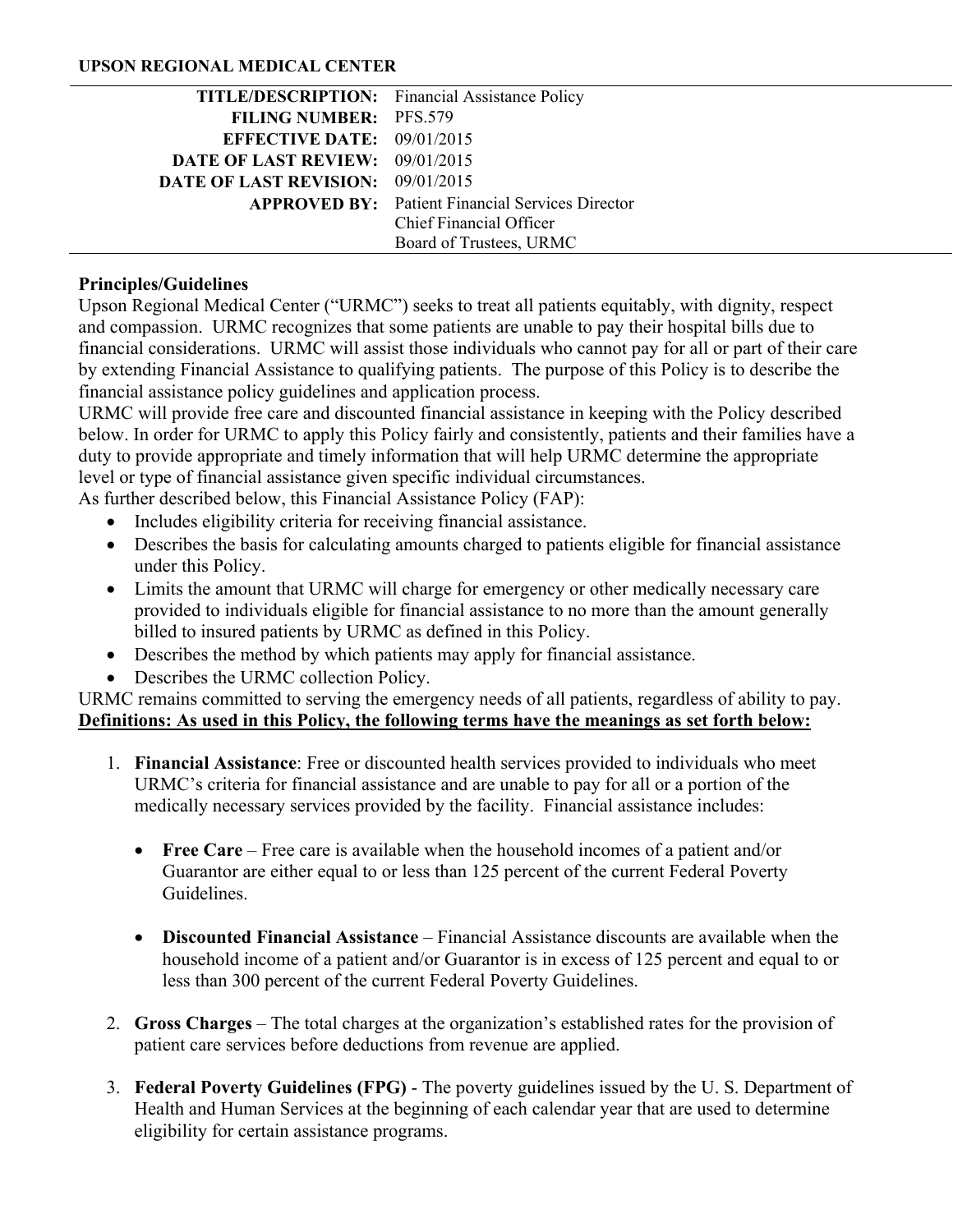- 4. **Emergency Medical Conditions** Defined within the meaning of section 1867 of the Social Security Act (42 U.S.C. 1395dd).
- 5. **Medically Necessary** Health care services that a Physician, exercising prudent clinical judgment, would provide to a patient for the purpose of evaluating, diagnosing or treating an illness, injury, disease or its symptoms, and that are:
	- a. in accordance with the generally accepted standards of medical practice;
	- b. clinically appropriate, in terms of type, frequency, extent, site and duration, and considered effective for the patient's illness, injury or disease.

For these purposes, "generally accepted standards of medical practice" means:

- a. standards that are based on credible scientific evidence published in peer-reviewed, medical literature generally recognized by the relevant medical community;
- b. Physician Specialty Society recommendations;
- c. the views of Physicians practicing in the relevant clinical area; and
- d. any other relevant factors.
- 6. **Eligible Services** Services eligible under this Policy include: (1) emergency medical services provided in an emergency room setting, (2) non-elective services provided in response to lifethreatening circumstances in a non-emergency room setting; and, (3) other medically necessary services. Eligible services do not include elective, cosmetic or non-medically necessary services.
- 7. **Family Unit**  The family unit consists of the applicant, spouse and all legal dependents as allowed by the Internal Revenue Service. If the applicant is a minor or legal dependent for income tax purposes, the family unit will include parent(s), legal guardian(s) and/or the taxpayer claiming the patient as a dependent for income tax purposes.
- 8. **Family Unit Income** The combined annual gross income of all members within the family unit (as previously defined) which includes the patient or Guarantor. Combined gross income will be calculated by annualizing documented income over the preceding three months. For the purposes of determining financial eligibility for financial assistance, income includes all gross funds or amounts received before taxes or other withholdings from all sources, including, but not limited to any type of employment or self-employment, alimony, sick leave, disability compensation, any pensions or retirement plans including military retirement pay, veteran's payments , rental income, royalty payments, Social Security payments, child support payments, unemployment compensation, regular insurance or annuity payments, interest or dividend income, and workers compensation benefits. The Hospital will require supporting documentation to be submitted with the paper Application to verify income. Income does not include need based assistance from non-profit organizations, disaster relief assistance, gifts, loans or similar items.
- 9. **Co-Payments, Coinsurance and Deductibles** The amount determined by the patient's insurance policy as being due from the patient and/or any Guarantor. This amount is normally a required payment due from the patient or Guarantor by contract.
- 10. **Guarantor** Individual other than the patient who is responsible for payment of the patient's bill.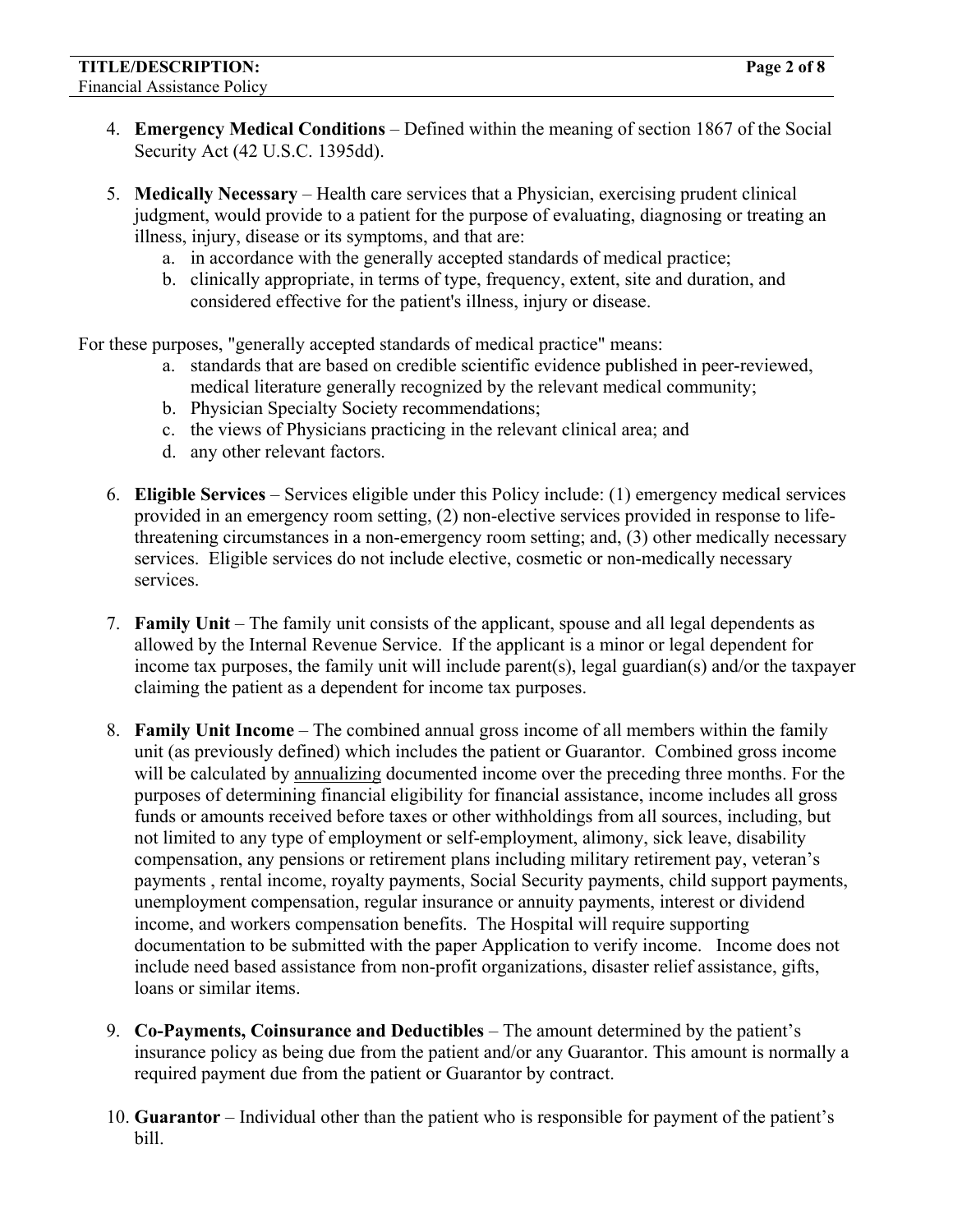- 11. **Patient Liability** Patient Liability is the amount owed by the individual patient and/or Guarantor after first applying any insurance benefits and then applying any financial assistance discounts.
- 12. **Amounts Generally Billed Percentage** The percentage determined by dividing the total of claims allowed by Medicare and all private health insurers (including all copayments and deductibles owed by the patient) during the 12 month look-back measurement period by total gross charges for these claims. The measurement period for the AGB percentage will be calculated at the end of each calendar year using the allowed claims from the preceding twelve (12) month period. This AGB percentages calculated will be updated February 1 each year and remain in effect until January 31 of the following calendar year. The AGB percentages for the period February 1, 2015 through January 31. 2016 is thirty percent (30%).
- 13. **Amounts Generally Billed** The maximum amount for which all patients meeting the eligibility criteria under this Policy are individually responsible for paying. Amounts Generally Billed (AGB) will be calculated by multiplying gross charges for any eligible service by the appropriate AGB percentage as defined above.
- 14. **Extraordinary Collections Actions (ECAs)**  Actions that may be taken related to obtaining payment for services rendered include the following:
	- a. Selling an individual's debt to another party unless the purchaser is prohibited from engaging in any ECAs to obtain payment, prohibited from charging interest in excess under IRC section 6621(a)(2) at the time the debt is sold, the debt is recallable upon determination the individual is eligible for financial assistance, and the individual does not pay or has no obligation to pay the purchaser and URMC together more than they are personally responsible for paying under this Financial Assistance Policy.
	- b. Reporting adverse information about the individual to consumer credit reporting agencies or credit bureaus.
	- c. Deferring or denying, or requiring payment before providing medically necessary care because of nonpayment of one or more bills for previously provided care.
	- d. Actions that require a legal or judicial process, including but not limited to:
		- i. Placing a lien on an individual's property except for any lien URMC is entitled to assert under state law on the proceeds of a judgment, settlement, or compromise owed to an individual as a result of personal injuries for which care was provided;
		- ii. Foreclosing on an individual's real property;
		- iii. Attaching or seizing an individual's bank account or any other personal property;
		- iv. Commencing a civil action against an individual;
		- v. Causing an individual's arrest;
		- vi. Causing arrest or body attachment; and
		- vii. Garnishing an individual's wages.
- 15. Financial Assistance Application The document made available to the patients of URMC which must be completed with certain required documentation for the hospital representative to make a determination of eligibility for financial assistance.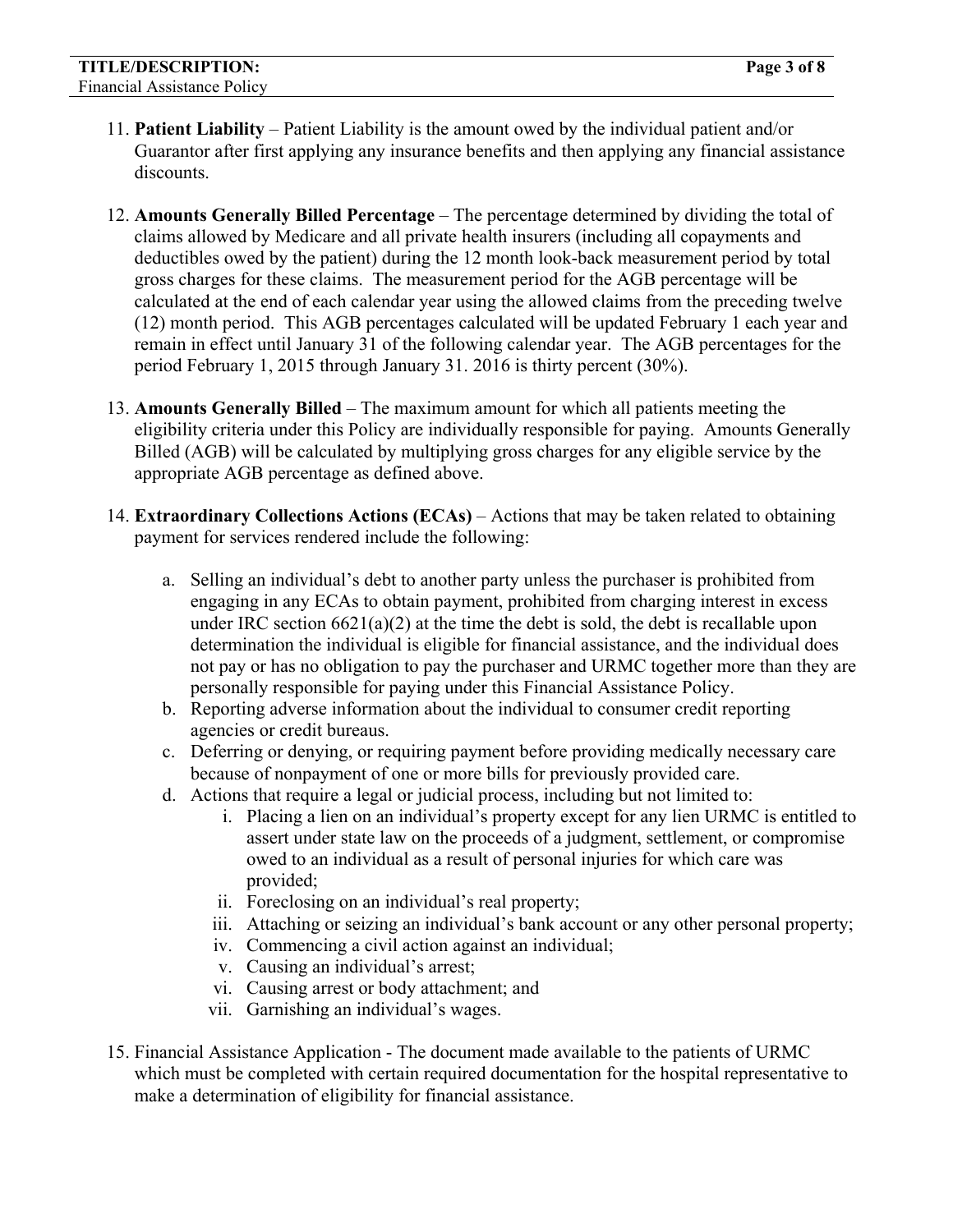# **Eligibility Criteria for Financial Assistance**

Free care and discounted financial assistance applies only to eligible services as defined in this Policy. A patient that qualifies for financial assistance under this Policy is eligible for discounts to copayments, coinsurance and deductibles. Financial assistance discounts do not apply to any amounts

received or receivable from an insurance company for eligible services. The maximum amount an FAPeligible patient will pay is the AGB as defined in this Policy.

Approved financial assistance will be applicable only to the charges of URMC. In addition to URMC, providers that may become involved in your care at URMC that participate in our Financial Assistance Policy are as follows:

- 1. Upson Medical Associates Anesthesiologist Professional fees
- 2. Wound Healing Professional fees
- 3. URMC Cardiology services Professional fees
- 4. URMC Pediatric services Professional fees

URMC cannot make any financial arrangements for the charges of any private physician practice, including the following physician practices offering services at URMC:

- 1. Team Health Hospitalist Services
- 2. ACS Physician Services (Emergency Room Physicians)
- 3. Sweet Dreams (CRNA Anesthesia Group)
- 4. South Ga. Radiologist
- 5. Mid Georgia Ambulance Services
- 6. Any attending physician

Patients seeking assistance will need to make payment arrangements directly with these physician practices.

URMC will assist the patient in qualifying for any State of Georgia Medicaid or Social Security (SSI) benefits. URMC utilizes the services of outside vendors to assist patients in obtaining these benefits. Amounts billed to patients approved for Financial Assistance pursuant to this Policy shall be based on AGB, as defined in this Policy. Patients shall not be expected to pay Gross Charges. Once a patient has been determined by URMC to be eligible for financial assistance, the patient shall not receive any future bills based on undiscounted Gross Charges for the episode of care in which an Application for Financial Assistance was submitted and any excess collections will be refunded to the patient and/or Guarantor. Any prior billings will be reissued at the proper discounted rate and the patient will be notified of correct amounts due.

A patient may qualify for Financial Assistance under this Policy if he or she meets one of the following criteria:

| <b>Household Income</b>                                     | <b>Maximum Amount</b><br><b>Individual is Responsible</b><br>for Paying |
|-------------------------------------------------------------|-------------------------------------------------------------------------|
| Less than or equal to 125% of Federal Poverty Guidelines    | 0% of Gross Charges                                                     |
| In excess of 125% but less than or equal to 300% of Federal | AGB                                                                     |
| <b>Poverty Guidelines</b>                                   |                                                                         |

Qualification for financial assistance based on income will be determined using the following methods: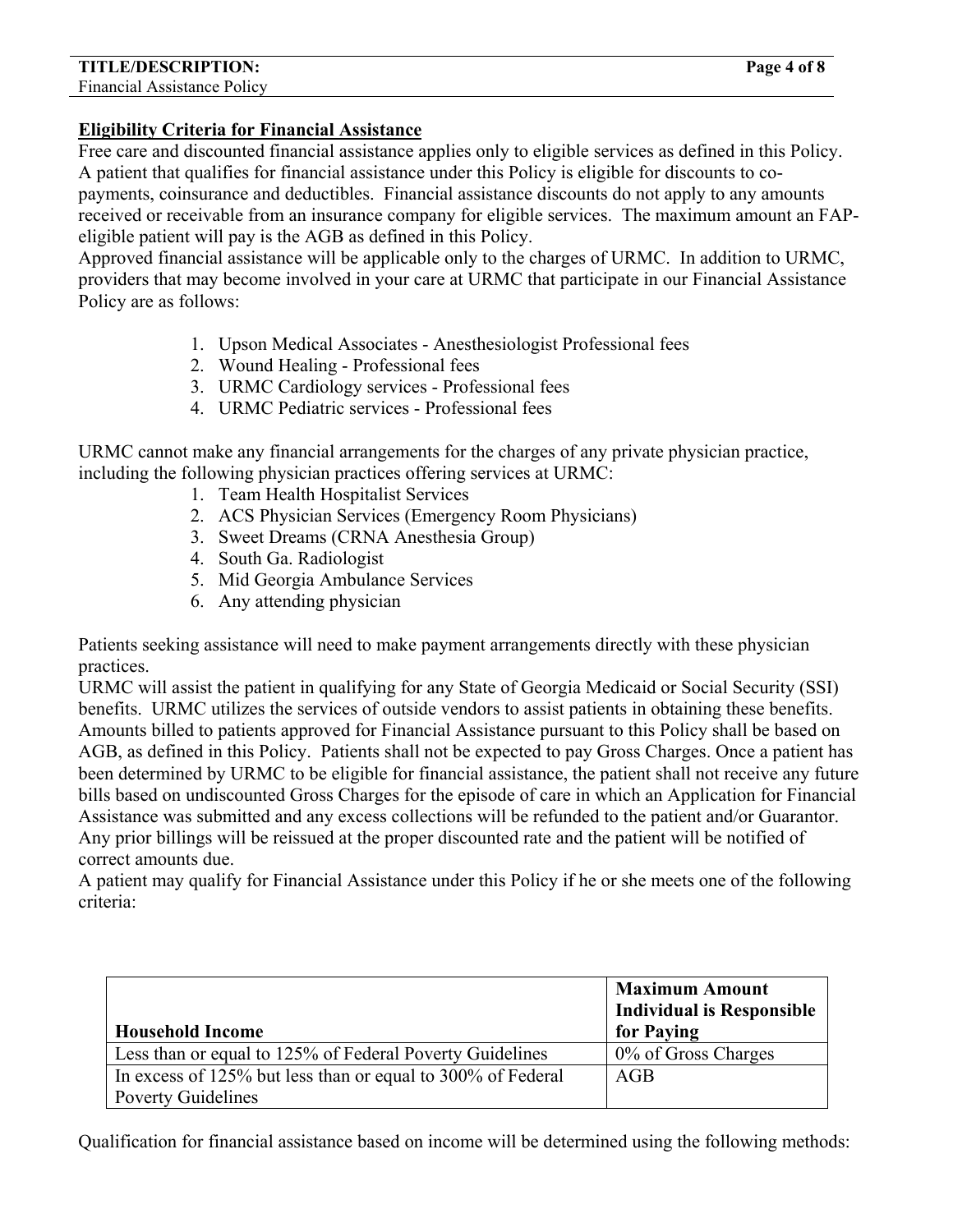- 1. Completion of URMC's Financial Assistance Application as described below. Anyone approved for financial assistance after completion of URMC's Financial Assistance Application will remain approved for any eligible services for subsequent episodes of care rendered within 180 days of the date the application is approved.
- 2. Bankruptcies, deceased with no estate, Medicaid eligible in states URMC does not participate, and any State or Federal programs where funding has been exhausted accounts will be FAP approved without an application with a 100% discount

# **Financial Assistance Application Guidelines:**

All requests for Financial Assistance must be submitted using URMC's Financial Assistance Application. The Application must be completed in its entirety and all required supporting documentation must be attached to the Application.

- 1. URMC makes information readily available to patients in regards to its financial assistance program by:
	- a) Posting information in the main lobby, Emergency room lobby and cashier area of the hospital. (English & Spanish) NOTE –Offering a plain language summary of the FAP to every patient registering for services in the Registration Department, or presenting to the Emergency Department, to Physical Therapy or to the Wound Healing Center.
	- b) Making a copy of the FAP and an application for financial assistance is available upon request at the Registration Department, the Business Office and on the hospital website at www.urmc.org. The Policy, plain language summary and the financial assistance application are available in a printable format without requiring additional software or a cost. Paper copies are also available at all primary entrance areas of the hospital.
	- c) Including a conspicuous written notice on billing statements that notifies and informs recipients about the availability of financial assistance and provides telephone numbers where they may receive more information.
- 2. URMC makes reasonable efforts to determine whether an individual is FAP eligible prior to engaging in any ECAs. Our collection policies (as approved by the governing board), hold URMC Patient Financial Services Department responsible for this process. ECAs will not be initiated during the 120 day period beginning with the issuance of the first post-discharge billing statement to the patient. If, by the end of this 120 day period the patient has not submitted a Financial Assistance Application, URMC may begin collection actions against the patient, providing the patient has been notified in writing of the specific ECA(s) to be initiated at least 30 days prior to such actions. The application period during which URMC will accept and process a Financial Assistance Application ends on the 240<sup>th</sup> day after URMC issues the first post-discharge billing statement to the patient.
- 3. Applicant shall submit the following supporting documentation, if applicable, with a completed Application:
	- i. Proof of income IRS Form W-2, the most recent federal income tax return, pay stubs covering the last 90 consecutive days as of the date of application, proof of Social Security, unemployment receipts, investment income, alimony, worker's compensation, rental/royalty income, retirement income and any other documentation that supports household income as defined in the Financial Assistance Policy.
	- ii. Checking and savings account statements for the most recent 3 months. The statements are required to verify an applicant's income.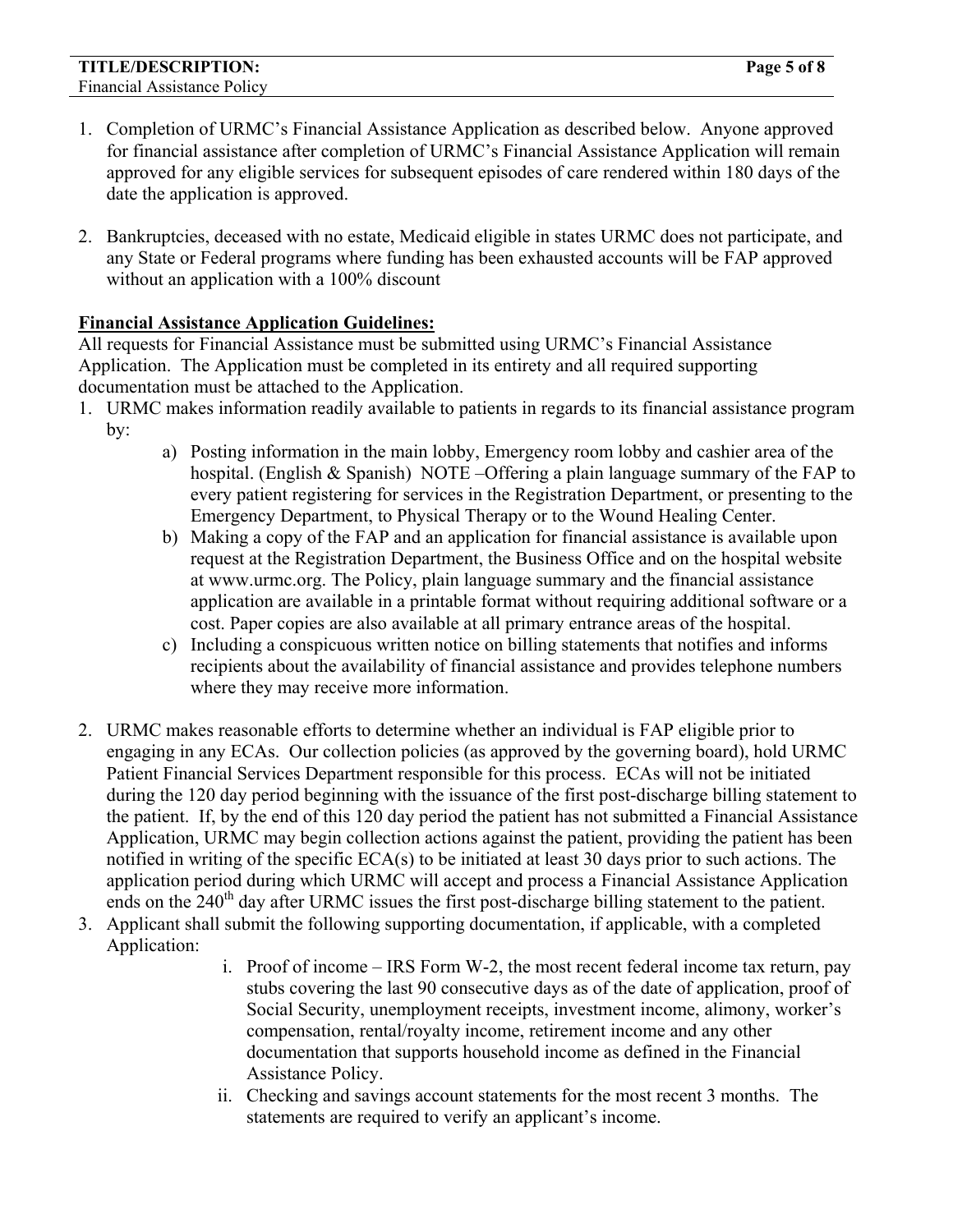- iii. If the annualized family unit income has decreased since the most recent federal income tax return, the applicant must submit written documentation verifying the decreased amount.
- iv. Unemployment denial letter.
- v. Any additional documentation the applicant deems necessary to support their application for Financial Assistance.
- 4. Falsifying information on the Application will be grounds for denying or revoking financial assistance. Falsifying an Application includes, but is not limited to, failure to disclose all income.
- 5. Applicant shall identify all known third party payment sources for services rendered. Applicant shall cooperate with URMC in filing of claims and collection of reimbursement from all third party payment sources. Failure to cooperate will be grounds for denying financial assistance.
- 6. Applicant shall cooperate in the application for financial assistance from other sources, such as Medicaid and other programs. Failure to cooperate will be grounds for denying financial assistance.

## **Financial Assistance Procedures:**

- 1. At the time of registration, which includes registration for Physical Therapy and Wound Healing Treatment, each patient will be offered a free written copy of the plain language summary of the Policy. A patient may begin the process for consideration for financial assistance by completing the financial assistance application and providing the necessary documentation to support their income. Granting of financial assistance shall be based on the individualized determination of income, and shall not take into consideration age, gender, race, or immigration status, sexual orientation or religious affiliation.
- 2. Applicants must fully cooperate and comply with verification of income to the best of their ability.
- 3. A Financial Assistance Representative (FAR) is available to discuss the Financial Assistance program offered by URMC with the patient or the patient's designated representative. A free written copy of the Financial Assistance Policy and Financial Assistance Application may be obtained from the Financial Assistance Representative. At the request of the patient or the patient's designated representative, the Financial Assistance Representative will assist the patient with initiation of the Financial Assistance Application. A Financial Assistance Representative is available in the Business Office Monday through Friday; from 8:30 a.m. until 5:00 p.m. Applications may also be mailed to URMC for processing to Upson Regional Medical Center 801 West Gordon Street Thomaston, Ga. 30286.
- 4. URMC will assist, as requested, patients in becoming covered under available state, local, federal or community based assistance programs.
- 5. When an Application is received, the Financial Assistance Representative will review the Application for completeness, which shall include all supporting documentation. If it is determined that the Application is incomplete, URMC will take the following actions:
	- a. Suspend any collection actions against the patient/Guarantor.
	- b. Provide the patient with a written notice that describes the additional information or documentation the patient must submit to complete his or her Application.
	- c. Provide the patient with at least one written notice that informs the patient/Guarantor about the extraordinary collection actions that the hospital intends to initiate or resumed if the Application is not completed or if the amount due is not paid within 30 days from the date of the notice.
	- d. If all supporting documentation is not submitted or the amount due is not paid within 30 days of the written notice as described in the preceding paragraph, the request for Financial Assistance will be denied and the account will remain in the billing cycle. A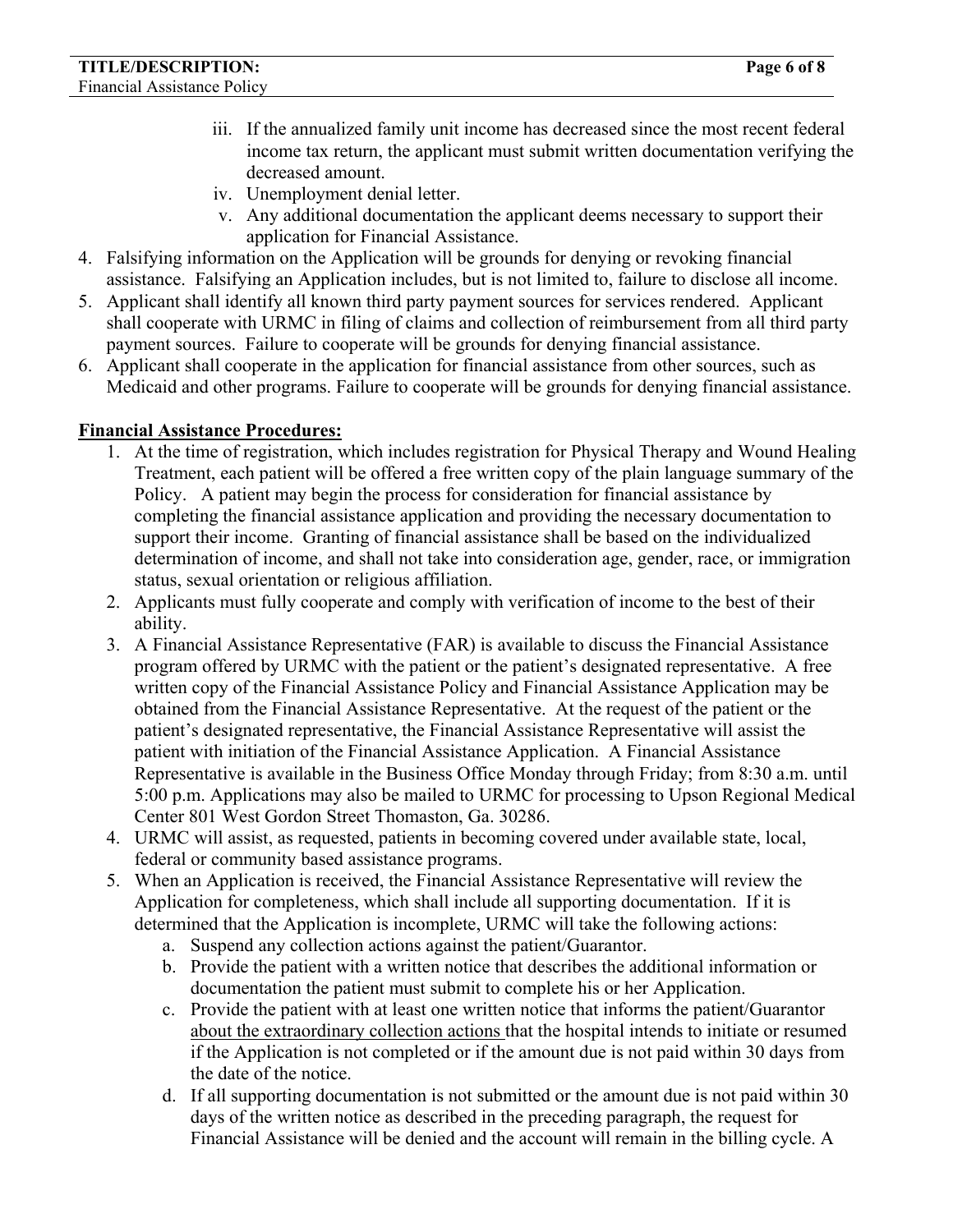new Application may be submitted if the date of the Application is within 240 days after URMC issues the first post-discharge billing statement to the patient.

- 6. Once a completed Application has been received and reviewed, the Financial Assistance Representative will make a recommendation for approval or denial on the Application. URMC will render a decision in no more than five (5) working days from the receipt of a completed Financial Assistance Application.
- 7. Approval authority for Financial Assistance is as follows: All accounts involved resulting in a financial write off will be routed to the Director of Patient Financial Services, or her designee, for approval.
- 8. The patient will be notified in writing of URMC's decision to provide or deny Financial Assistance.

# **Collection Practices and Policies**

In the event of non-payment by the patient for their portion of their account, statements indicating the process for applying for financial assistance will be mailed to the patient every 21 days. If the account is not paid after 150 days from the first post discharged bill date, the hospital will refer the account to its primary collection agency for future collection efforts. The collection agency will provide the same disclosure on its statements as the hospital does to advise the individual of the Financial Assistance Policy and how to obtain a copy of the Policy, the plain language summary and application to apply for assistance.

The collection agencies must notify the patient in writing at least 30 days prior to initiating any ECAs and provide a copy of URMC's plain language summary of the FAP with the 30 day written notice. ECAs will not be initiated by either URMC or any of its agents (including any collection agencies) until at least 120 days from the date the first post-discharge bill was issued. In addition, either URMC or the collection agency will make reasonable attempts to notify all patients orally about the hospital's FAP and how they can apply

URMC has the right to provide notification simultaneously for multiple episodes of care; however ECAs cannot begin until 120 days after the first post-discharge billing for the most recent episode of care.

If an individual submits an application after the ECAs have begun, the hospital will suspend all ECAs, notify the individual in writing of the determination and take all reasonable measures to reverse any ECA actions taken; such as report to the credit bureau to delete, cancel a judgment and/or cancel any garnishment action, etc.

Appeal Process for Financial Assistance Denials:

An applicant may appeal a denial of financial assistance determination. An appeal may be submitted in writing, either by letter or email, and sent to the Financial Assistance Representative at Upson Regional Medical Center. The FAR will respond to the appeal within 10 business days. Written appeals should be sent to:

Upson Regional Medical Center

Attention: Financial Assistance Representative P.O. Box 1059 Thomaston, Ga. 30286

Email appeals should be sent to wwilson@urmc.org

Individuals may present to the Business Office Monday through Friday, 8:30 a.m. through 5:00 p.m. to appeal the decision in person.